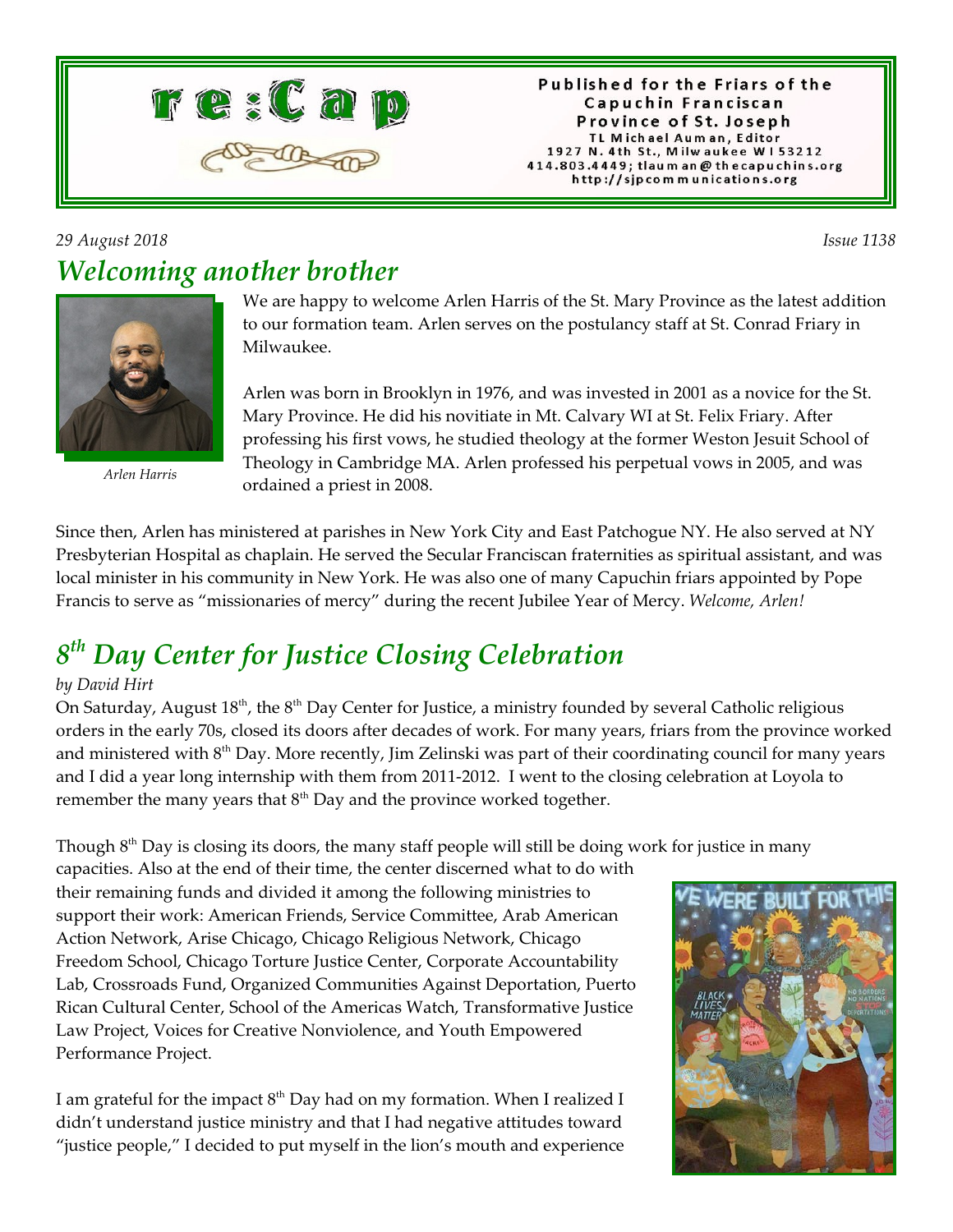what I didn't understand. It was a transformative year for me and I'm grateful for all the people I worked with in that year and the things they helped me understand better. I am the friar I am today, in good part, because of their influence.

*David Hirt ministers in Milwaukee as director of postulancy for the St. Joseph, St. Mary and Mary, Mother of the Good Shepherd Provinces. He also serves on the province's Justice, Peace & Integrity of Creation Commission.*

## *Devastating Floods in Kerala*



At least 324 people have been killed in flooding in the southern Indian state in what local officials say is the worst flooding in 100 years. Several of our Indian brothers are from this province. Capuchins in Kerala have suspended normal operations and devoted all available friars to the relief of people affected by the historic flooding. In particular, they are helping area residents clean up their houses, and distributing food. A couple of Capuchin houses have been closed because of serious damage. However, they have opened up other Capuchin communities as temporary shelters.



## *"Season of Creation" Begins September 1st*

Four years ago Pope Francis proclaimed a "World Day of Prayer for the Care of Creation," which is celebrated annually on September 1<sup>st</sup>. The observance begins the *Season of Creation*, which ends on October 4<sup>th</sup>, the feast day of St. Francis of Assisi, the patron saint of ecology in many traditions.

The *Season of Creation* is an opportunity to worship the Creator and protect the good gift of creation. From mountain villages in Peru to bustling downtown streets in the Philippines, Christians of all denominations are uniting to pray and act for our common home.

There is an urgent need to find solutions to the crisis facing our common home. Together, let us fulfill our role as stewards of God's creation.

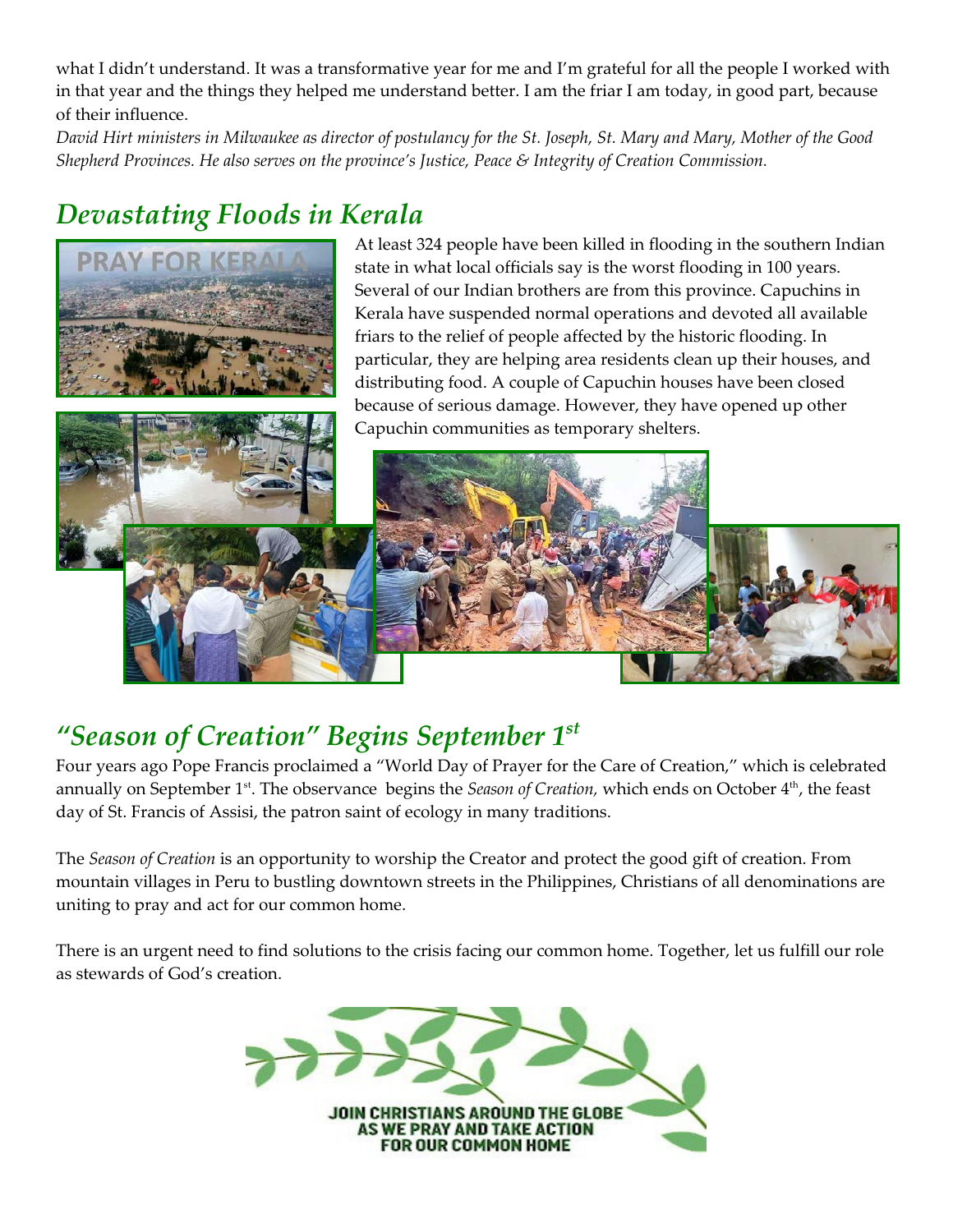#### *Brothers Professed...Brothers Ordained*



*L-R: Antony Julius Milton, Michael Sullivan and Anthony Kote-Witah*

St. Bonaventure Monastery in Detroit was the scene of two recent provincial celebrations: the perpetual profession of our brothers Antony Julius Milton and Anthony Kote-Witah, and the presbyteral ordination of Vito Martinez and the diaconate ordination of Anthony Kote-Witah.

Michael Sullivan received the perpetual vows, and David Zywiec (Capuchin bishop) was the ordaining prelate.

> *re:Cap* **offers prayerful best wishes to our brothers!**



*L-R: Vito Martinez, David Zywiec and Anthony Kote-Witah*

#### *Pho in Crow*

Tien Dinh's parents and family recently visited the friars at in Crow Agency, Montana, and treated the brothers to Vietnamese noodles. Bill frigo's cousin from Georgia also shared in the feast. *(Pho* is a Vietnamese soup consisting of broth, rice noodles called bánh pho , a few herbs, and meat, primarily made with either beef or chicken.)





## *Pope Addresses Pennsylvania Scandal*

In a recent letter to the People of God, Pope Francis acknowledged the failure of the Church in regard to sexual misconduct. "It is essential that we, as a church, be able to acknowledge and condemn, with sorrow and shame, the atrocities perpetrated by consecrated persons, clerics, and all those entrusted with the mission of watching over and caring for those most vulnerable," the pope said. " Let us beg forgiveness for our own sins and the sins of others. An awareness of sin helps us to acknowledge the errors, the crimes and the wounds caused in the past and allows us, in the present, to be more open and committed along a journey of renewed conversion."

Bishops and other leaders of the Catholic Church in Pennsylvania covered up child sexual abuse by more than 300 priests over a period of 70 years, persuading victims not to report the abuse and law enforcement not to investigate it, according to a searing report issued by a grand jury on 11 August 2018.